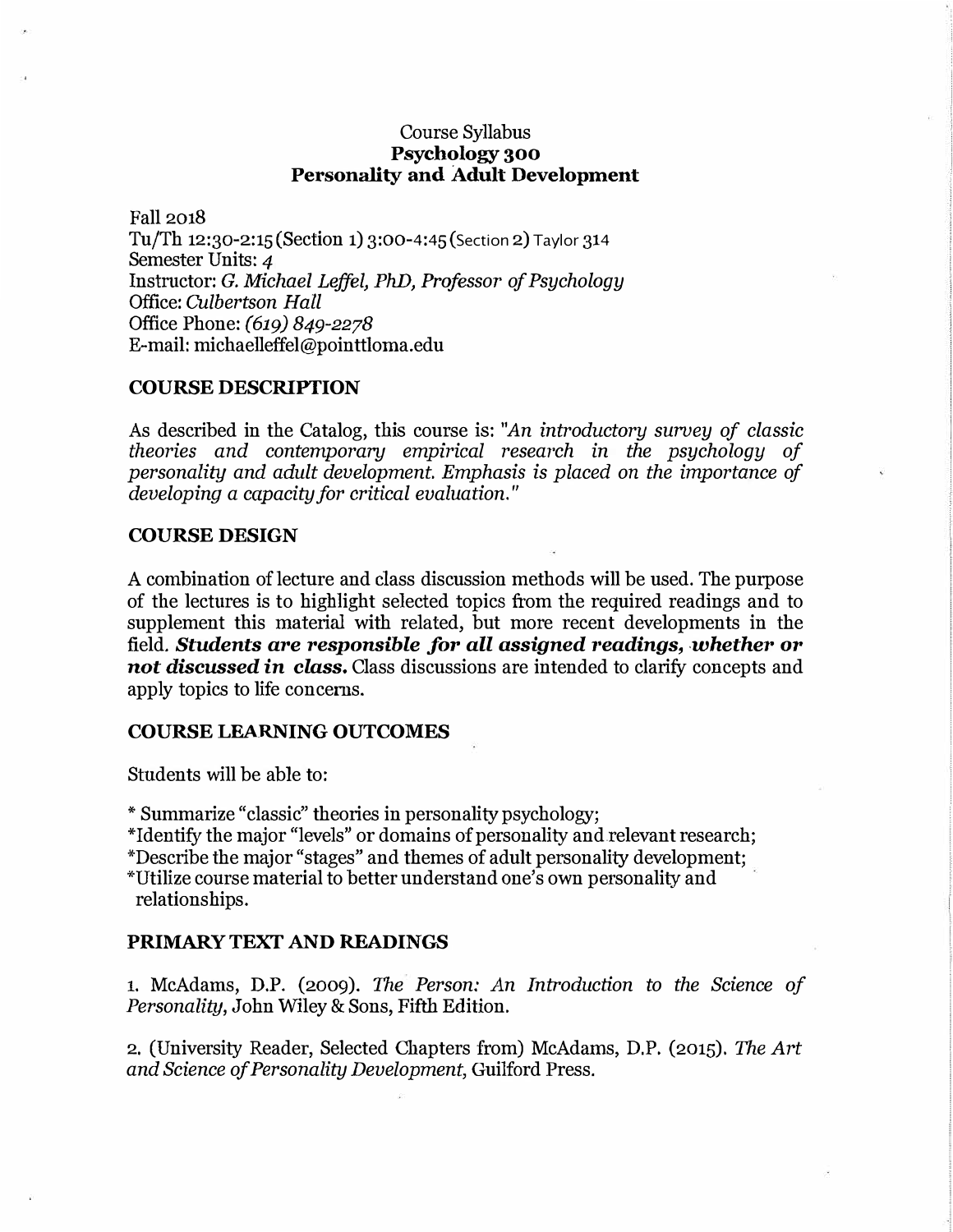# COURSE REQUIREMENTS and EVALUATION

# A. *Unit Exams (65%)*

There will be 4 examinations, including the Final.

# **B.** *Weekly Quizzes (25%)*

In non-exam weeks, *every other week,* there will be a listening/attendance quiz worth 10 pts. These are also a **record of attendance.** For your benefit and enjoyment of the course, please come to class!! If you miss a quiz due to *(extreme)* sickness *or "excused" absence, it is your responsibility* to *make-up this quiz within 5 working days with the TA (not Professor or Department* Office *Manager).* No credit will be given for quizzes after 5 days; no exceptions please.

# C. *Participation/Homework Assignments* TBA (10%)

Approximately 15-20 pts. for attendance and take-home assignments (explained in class).

# D. *Attendance*

Inconsistent class attendance/tardiness impacts your final grade in the following way.

1. *Beginning with the third absence,* (5) points will be deducted from your Final Total for each absence. In this class this deduction usually has a substantial impact on your grade.

2. In addition: "Whenever the number of accumulated absences in a class, for any cause, exceeds ten percent of classes (equivalent to one and one-half weeks of a 15-week semester course), the faculty member sends a written report to the Associate Provost for Academic Administration which may result in deenrollment" (Catalog). *That would be qfter your third unexcused absence in this class.* Come to class, and be prepared!!

# Points will be totaled for all activities across the semester and grade assigned according to the Psychology Department standards (see p. 3).

# PLNU Mission

To Teach ~ To Shape ~ To Send

Point Loma Nazarene University exists to provide higher education in a vital Christian community where minds are engaged and challenged, character is modeled and formed, and service is an expression of faith. Being of Wesleyan heritage, we strive to be a learning community where grace is foundational, truth is pursued, and holiness is a way of life.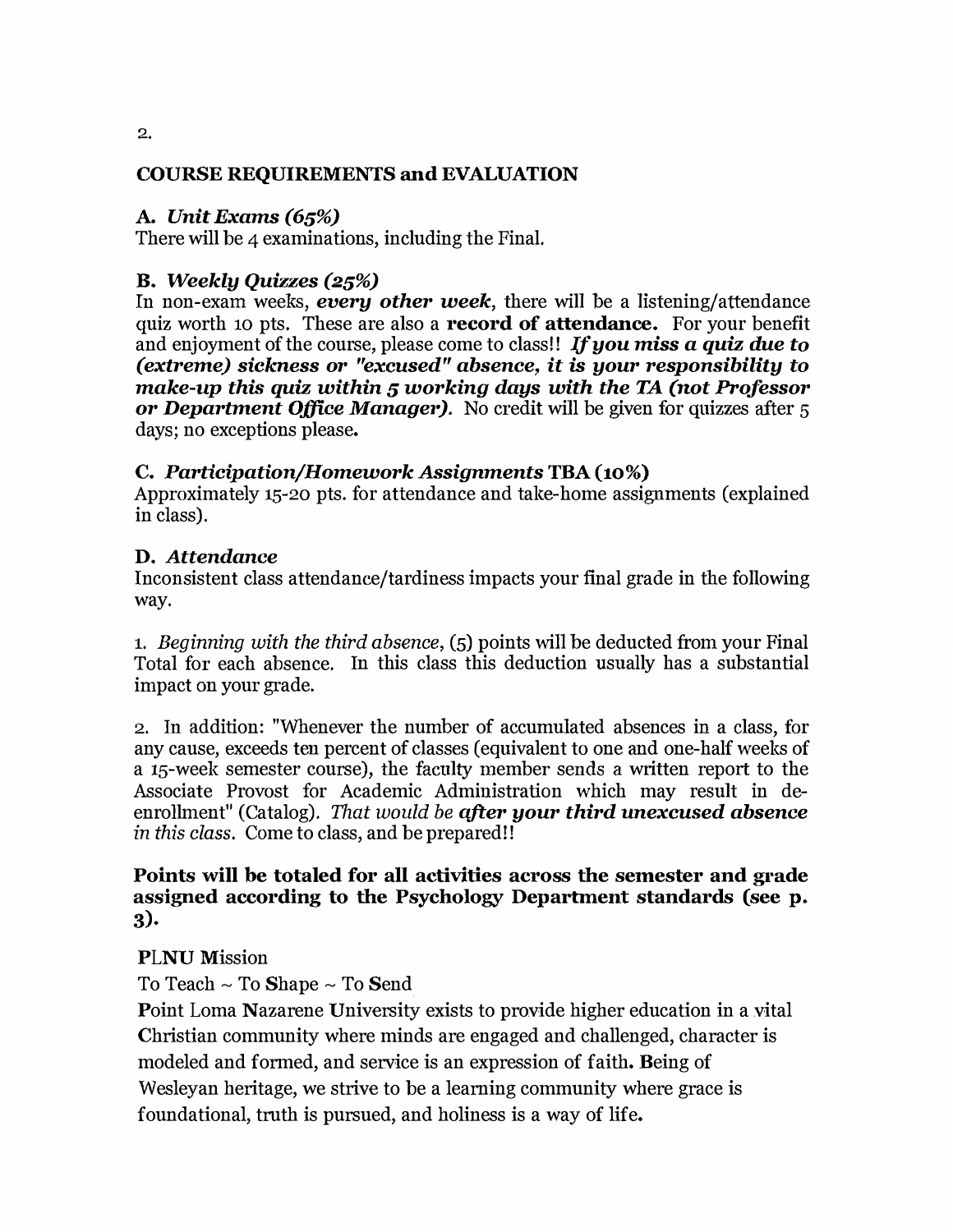## Point Loma Nazarene University **Psychology Department** Academic Guides

### DEPARTMENT FACULTY NORMAL CURVE GUIDES

| Z Score                             |          |        |       |       |
|-------------------------------------|----------|--------|-------|-------|
| $\overline{A}$                      | 1.33     | 0.0918 | 9.2%  |       |
| $\frac{\overline{A}}{B+}$           |          | 0.1587 | 6.7%  | 15.9% |
|                                     | 0.67     | 0.2514 | 9.3%  |       |
| $\overline{\mathsf{B}}$             | 0.33     | 0.3707 | 11.9% |       |
| $\overline{B}$                      | 0        | 0.5    | 12.9% | 34.1% |
| $\overline{C+}$                     | $-0.33$  | 0.6293 | 12.9% |       |
| $\frac{\overline{C}}{\overline{C}}$ | -1       | 0.8413 | 21.2% |       |
|                                     | $-1.33$  | 0.9082 | 6.7%  | 40.8% |
| ₽÷.                                 | $-1.67$  | 0.9525 | 4.4%  |       |
| D                                   | -2       | 0.9772 | 2.5%  |       |
| $\overline{D}$ -                    | $-2.33$  | 0.9901 | 1.3%  |       |
| F                                   | $<-2.33$ |        | 1.0%  | 9.2%  |

۰,

| Percentage Score                    |        |                      |  |  |
|-------------------------------------|--------|----------------------|--|--|
|                                     |        | 93-100% Total points |  |  |
|                                     | 90-92% |                      |  |  |
|                                     | 88-89% |                      |  |  |
|                                     | 84-87% |                      |  |  |
| $\frac{A = - +}{B - B}$             | 80-83% |                      |  |  |
|                                     | 77-79% |                      |  |  |
|                                     | 70-76% |                      |  |  |
|                                     | 65-69% |                      |  |  |
| $\overline{D+}$                     | 62-64% |                      |  |  |
| $\overline{\mathsf{D}}$             | 55-61% |                      |  |  |
| $\frac{\overline{D}}{\overline{F}}$ | 50-54% |                      |  |  |
|                                     | 49%    | or below             |  |  |

A minimum of 50 % is needed to pass the course.

#### DEPARTMENT FACULTY STUDY AND ATTENDANCE GUIDES

STUDY TIME: A faculty member should design courses with the expectation that a student would spend an average daily study time of two (2) hours outside class for each hour of time spent in classroom.

STUDY SCHEDULE: It is not the faculty member's responsibility to schedule the two hours of outside study. A student should learn to use this time without explicit direction nor coercion. It takes most students this much time to do regular assignments.

ATTENDANCE: Attendance is required for all classes. If a faculty member establishes the student as responsible for his/her attendance, it does not mean that absences are excused. The catalog lists the only excused absences.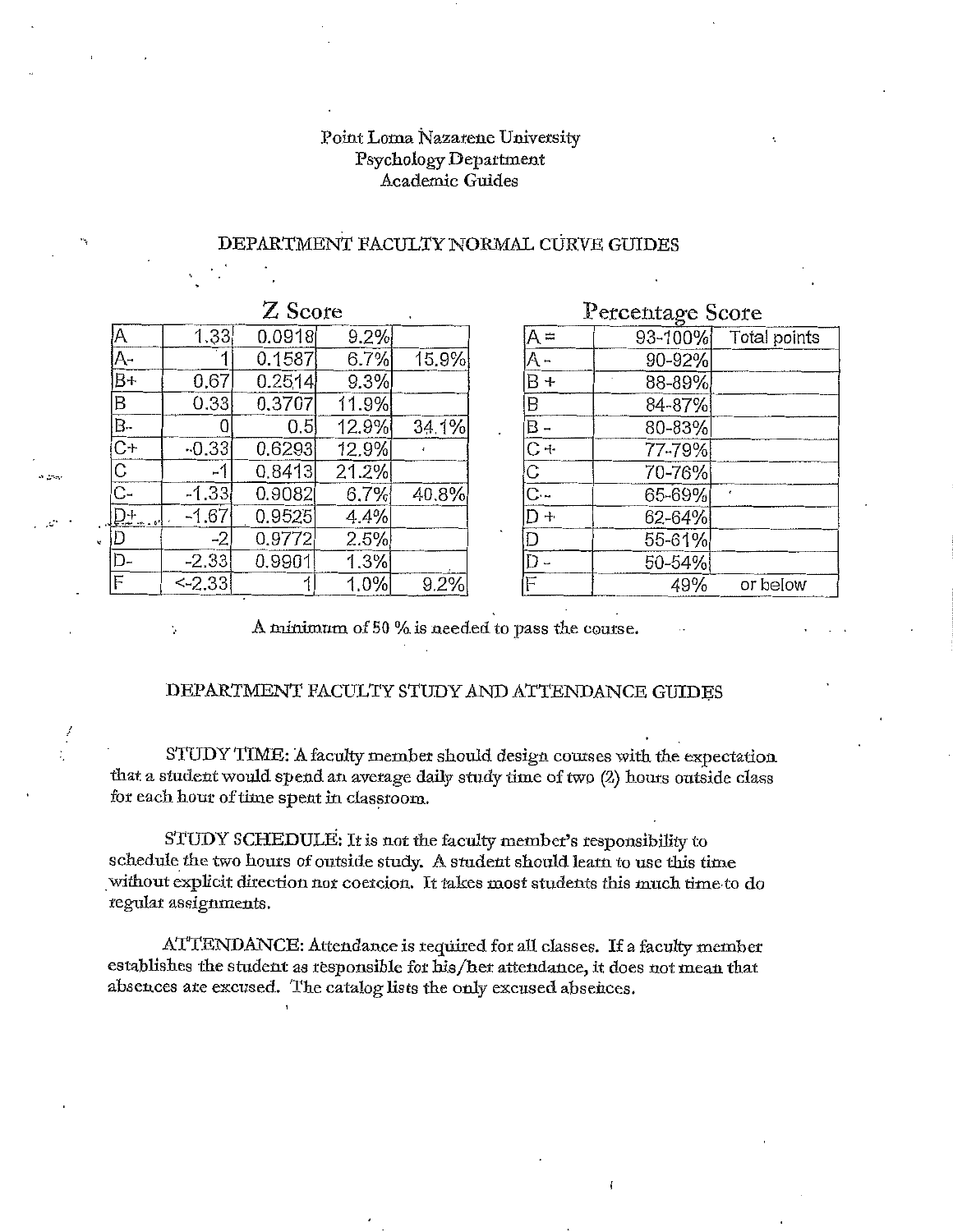# **ATTENDANCE POLICY AND REPORTING**

## **What is an "Unexcused" Absence?**

"There are no allowed or excused absences except when absences are  $\mathbf{1}$ . necessitated by certain University-sponsored activities and are approved in writing by the Provost" (Catalog).

2. In addition, Professor will excuse (legitimate) illness only with MD note. No exceptions please.

3. Medical and Dental appointments ARE NOT excused absences. Calculate your absences carefully.

## **Reporting Absences**

1. Please do not telephone (or) E-mail the Psychology Dept (Office Manager) or Professor's office if you must be absent or late.

2. However, if you would like to notify me of an absence (unexcused or excused), please write me a note that explains the nature your absence. Please write your note the same week of your absence.

# **OFFICE HOURS**

To schedule an appointment with me: Either (i) arrange a time with me in person, or (ii) write me a note with your available times and telephone number. It's easier if we try to schedule a time in person before or after class than by email. Making an appointment will insure that you have the uninterrupted amount of time you wish.

**Office phone:** (619) 849-2278 E-mail: michaelleffel@pointloma.edu

# **FINAL EXAMINATION POLICY**

Successful completion of this class requires taking the final examination on its scheduled day. The final examination schedule is posted on the Class Schedules site. No requests for early examinations or alternative days will be approved.

# PLNU COPYRIGHT POLICY

PLNU, as a non-profit educational institution, is entitled by lws to use materials protected by the US Copyright Act for classroom education. Any use of those materials outside the class may violate the law.

 $\overline{4}$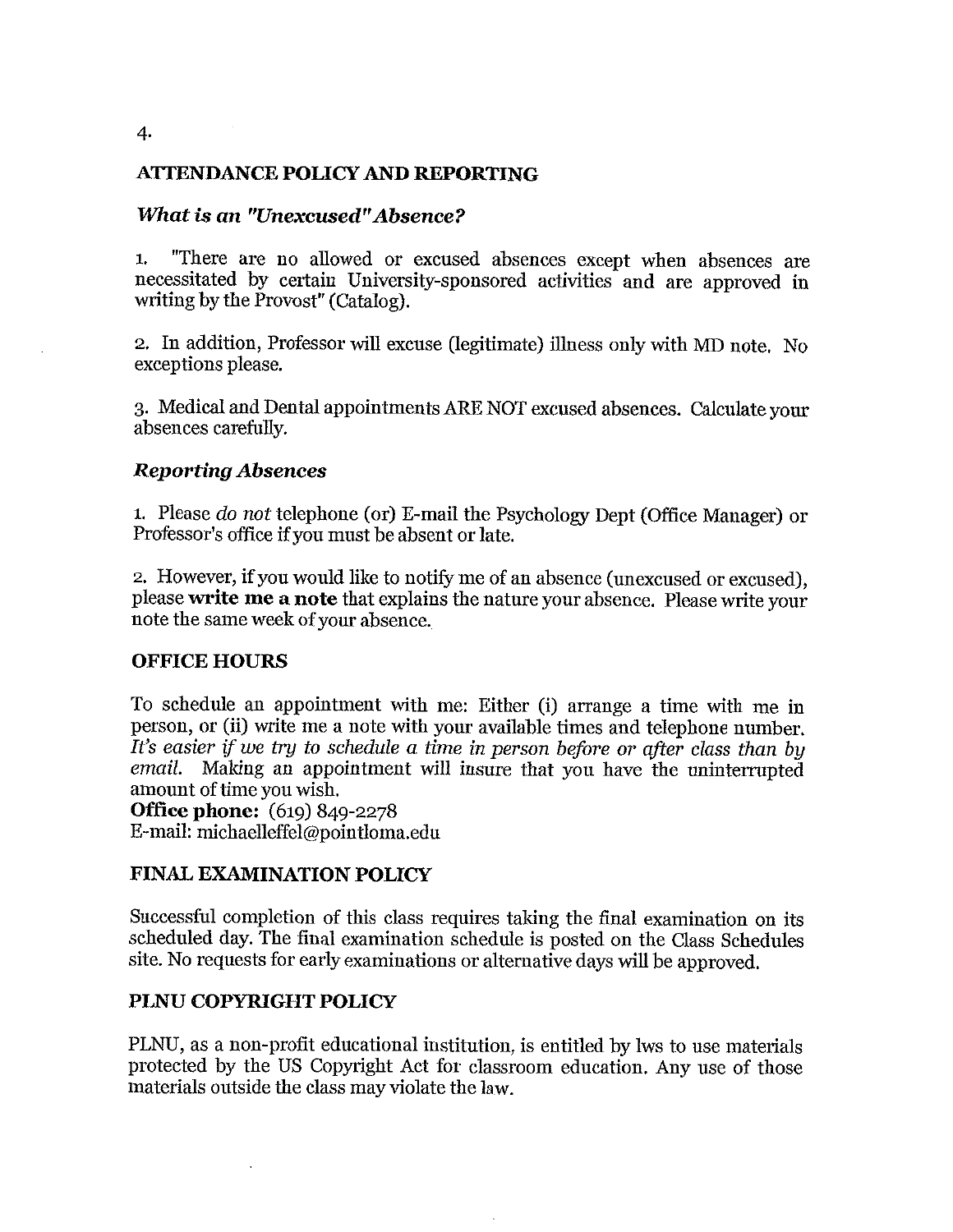# PLNU ACADEMIC HONESTLY POLICY

Students should demonstrate academic honesty by doing original work and by giving appropriate credit to the ideas of others. Academic dishonesty is the act of presenting information, ideas, and/or concepts as one's own when in reality they are the results of another person's creativity and effort. A faculty member who believes a situation involving academic dishonesty has been detected may assign a failing grade for that assignment, examination, or the course, depending on the seriousness of the offense. Faculty should follow and students may appeal using the procedure in the university Catalog. See Academic Policies for definitions of kinds of academic dishonesty and for further policy information.

# **ACADEMIC ACCOMMODATIONS**

"All students are expected to meet the standards for this course as set by the However, students with learning disabilities who may need *instructor.* accommodations should discuss options with the Academic Support Center (ASC) during the first two weeks of class. The ASC will contact professors with suggestions related to classroom needs and accommodations. Approved documentation must be on file in the ASC prior to the start of the semester."

Note: This syllabus is not a contract. The Professor reserves the right to modify the syllabus to accomplish the learning objectives of the course.

5.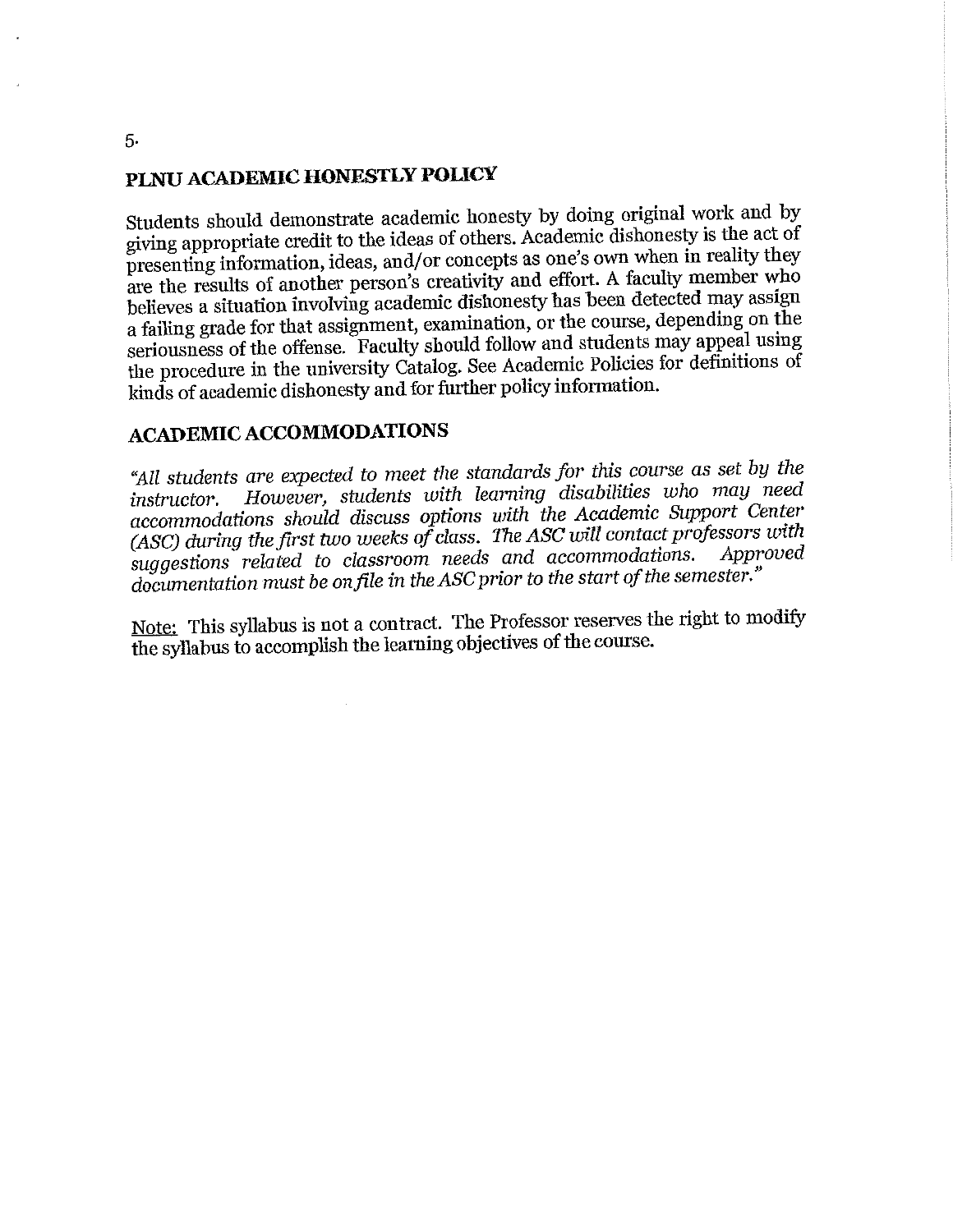6. Section 1

## **Introduction** "What Do We Know When We Know a Person?"

## Week<sub>1</sub>

#### Thrs Aug 30

"Know Thyself" What Do We Know When We Know a Person? Overview of the Course

### Level 1 **Becoming a "Social Actor"** Personality Traits and Styles of Personality (Trait Perspective)

### Week 2

**Tues Sept 4** 

**Framework for Studying Personality** "Levels" and "Perspectives" of Personality **Read Before Class:** (Text) Ch. 1, pp. 3-11; 21-26 AND (Reader) Art and Science of Personality Development, Prologue

### Thrs Sept 6

The Five Factor Model (FFM) or "Big 5" Model E: Extraversion as Positive Affectivity Read for Class: (Text) Ch. 4, pp. 107-114 AND Ch. 5, pp. 156-163 **Quiz #1 on Reading for Today** 

### Week 3

Tues, Sept 11 " $Big 5"$ N: Neuroticism as Negative Affectivity Read: (Text) Ch. 5, pp. 163-183

Thrs Sept 13 Other "Big 5" Traits And, the "Nature-Nurture" of Personality Traits Read: (Text) Ch. 5, pp. 183-203 AND pp. 81-82 (Parenting Styles)

## Week 4

Tues, Sept 18 Personality Traits and Relationships Positive and Negative Factors in Relationships Read: (Reader) Ch. 13, pp. 15-28 Personality and Relationships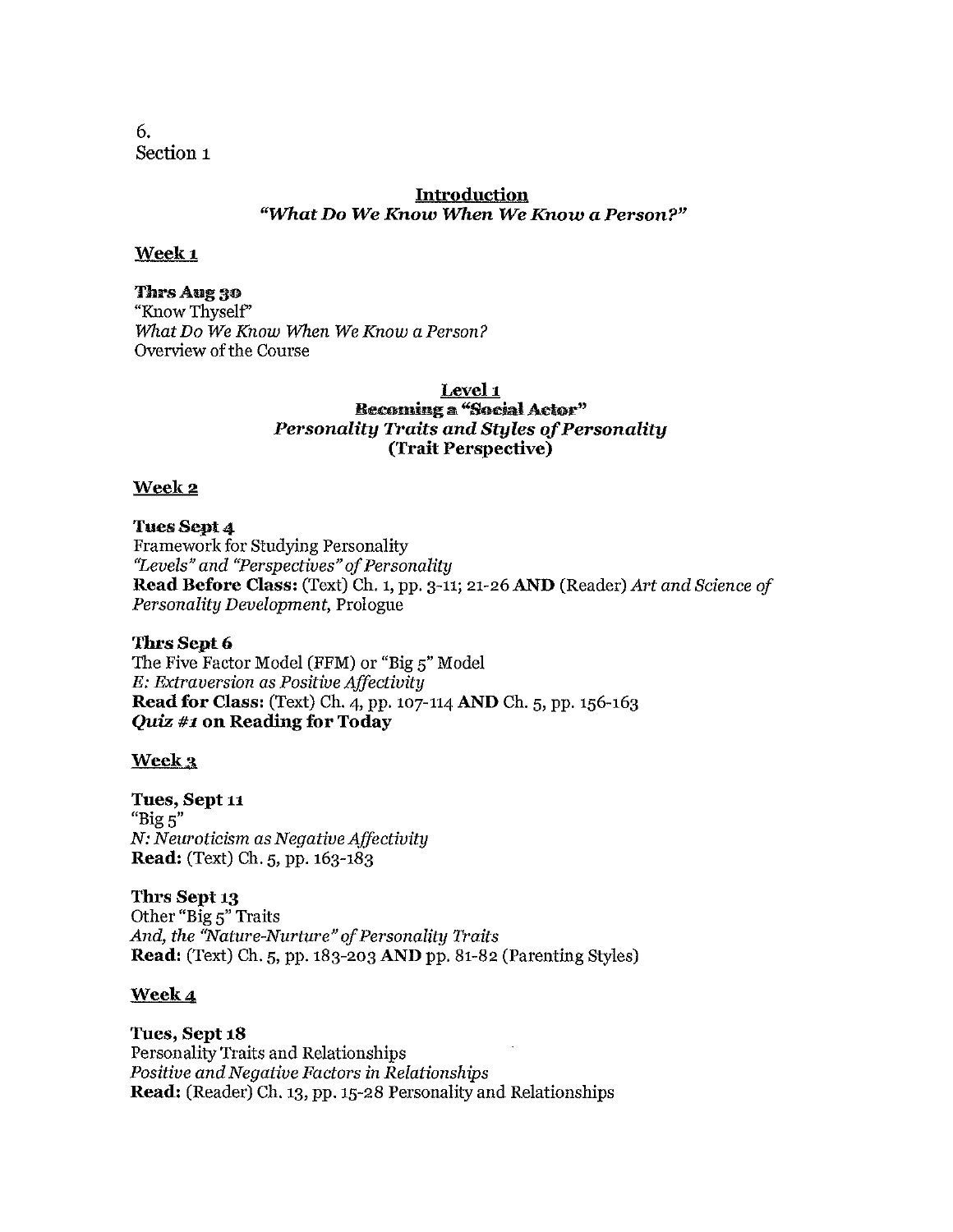7. Sec<sub>1</sub>

Week 4 (con)

**Thrs Sept 20** Big 5 Traits, Personality Styles, and Disorders What's Your Stule? Read: (Text) Ch. 4, pp. 136-142

### Week<sub>5</sub>

Tues, Sept 25 **Exam I (covers Weeks 1-4)** 

Level<sub>2</sub>

### **Becoming a "Motivated Agent"** Motives, Selves, and Virtues of Personality (Motivational and Cognitive Perspectives)

Thrs, Sept 27

Person as "Motivated Agent" Are There Universal Motives and Needs of Personality? **In-Class Exercise** (5 pts.) "Personal Strivings" Read: (Review in Reader) Art and Science of Personality Development, Prologue, esp. pp. 4-7 AND (Text) Ch. 7, p. 255 AND 275-279 (skip 256-270 for now)

### Week 6

Tues, Oct 2 **Implicit Motives** The "Big  $3$ " Read: (Text) Ch. 7, pp. 279-298

Thrs, Oct 4 "True Self" and the Motive to Self-Actualize The Highest Reaches of Human Nature Read: (Text) Ch. 7, 271-275 (focus on Humanistic View)

#### Week 7

Tues, Oct 9 Types of "Selves" and Motivational Processes Self-Requlation, Self-Discrepancy, and Explanatory Style Read: (Reader) Ch. 5, pp. 31-57 AND (Text) Ch. 8, pp. 321-334 (skip 332-333)

Thrs. Oct 11

The Science of Virtue New Frontier in Personality Psychology Read: (Text) Ch. 8, pp. 332-333 AND (Reader) on Gratitude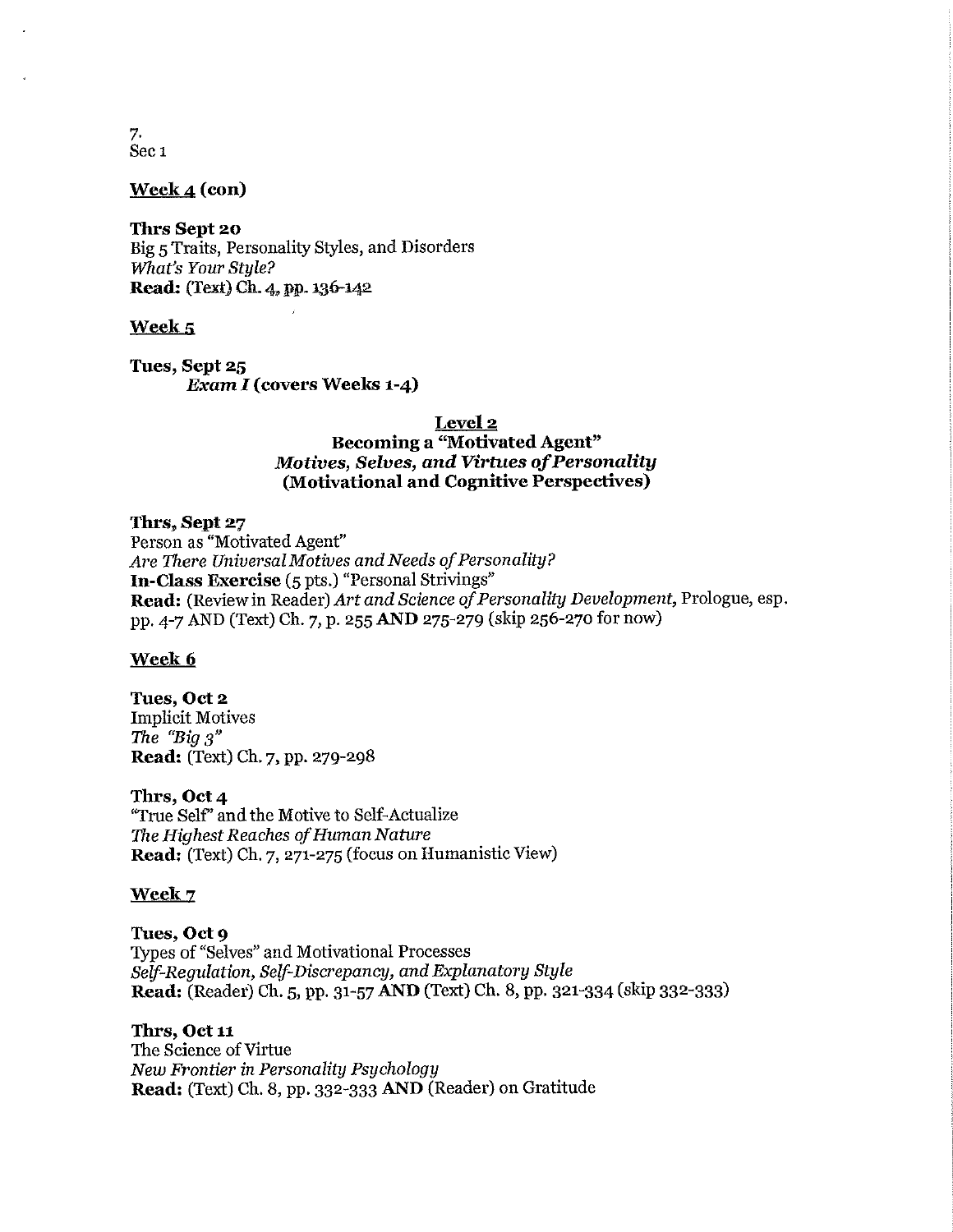8. Sec<sub>1</sub>

### Week 8

Tues, Oct 16 **Exam 2 (Covers Weeks 5-7)** 

### Level 3 Person as "Secret Agent" **Unconscious Structures and Motives of Personality** (Psychoanalytic or "Depth" Perspective)

Important Note: Lots of Reading Handouts distributed in class in this Unit. If you miss class, please make sure you get a copy of the handouts from a friend in class.

#### Thrs, Oct 18

"Reports of My Death Are Greatly Exaggerated" Introduction to the Psychoanalytic (Depth) Tradition and "Topographic" Model Read: Ch. 7, pp. 255-265

#### Week 9

Tues, Oct 23 "Classical" Psychoanalytic Theory-1 The "Structural" and "Psychosexual" Models Read: Ch. 7, pp. 265-270 AND Ch. 9, 350-355 (paragraphs before Identity) \*Get Reading Handout for next class (Vaughn, Half-Empty, Half-Full)

Thrs, Oct 25 "Classical" Psychoanalytic Theory-2 The "Dynamic" Model of the Mind Read: Ch. 11, pp. 446-451 AND Handout on Half-Empty, Half-Full \*Get Reading Handout for next class (on Object Relations)

### Week 10

### Tues, Oct 30

Faulty Foundations and Holes in the Bucket-1 Contemporary Psychoanalytic "Object Relations" Theory Read: (Text) Ch. 9, read feature box on p. 353-354 AND Reading Handout on Object Relations distributed last class

Thrs. Nov 1 Faulty Foundations and Holes in the Bucket-2 Contemporary Psychoanalytic "Self" Theory Read: (Text) Ch. 9, re-read feature box on p. 353-354 (on Kohut Self Psychology) \*Distribute IIP in class, complete and bring next class \*Pick-up Reading Handout (Horowitz) for next class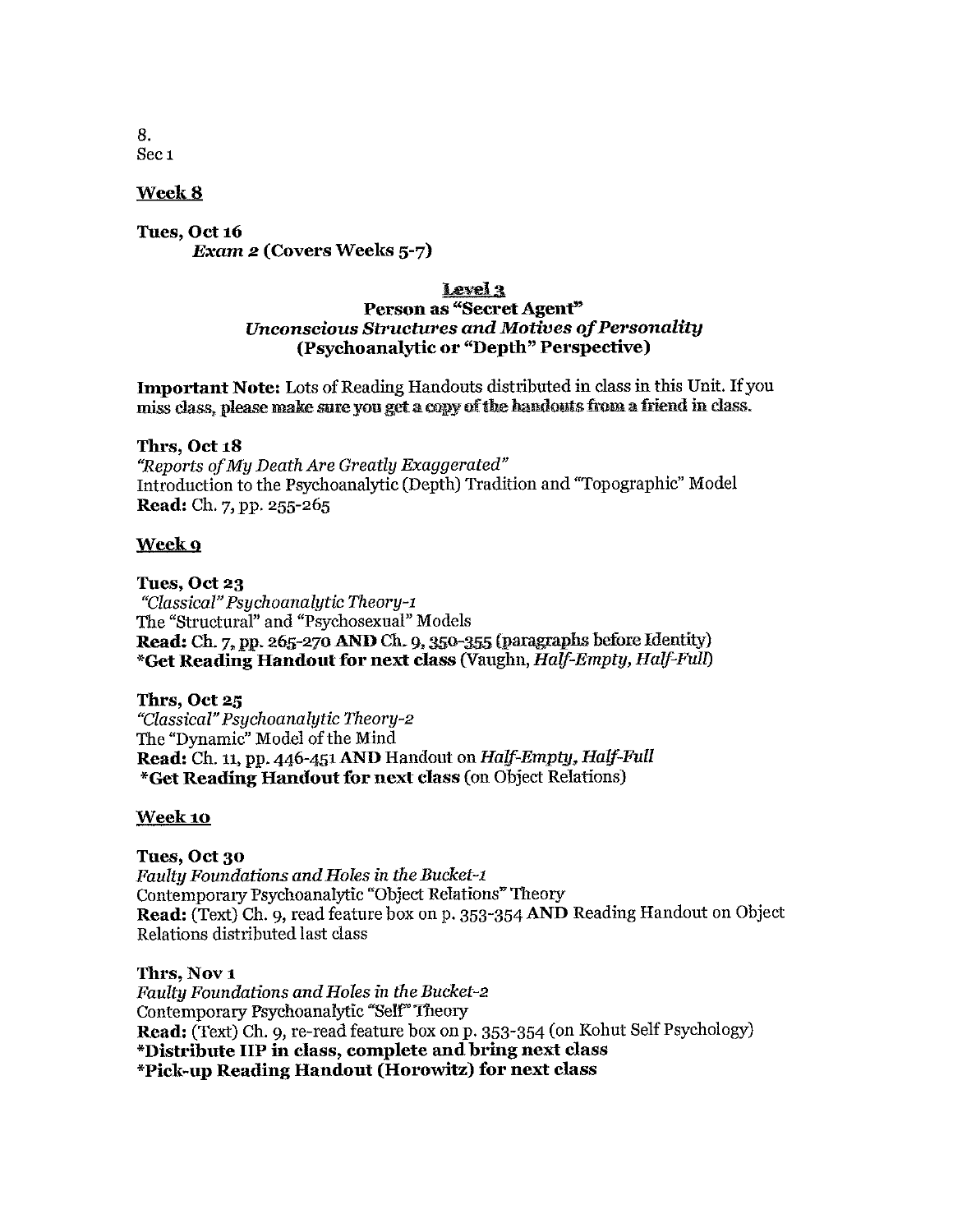$Q_{\star}$ Sec<sub>1</sub>

## **Week 11**

Tues, Nov 6 "The Secure Base" **Attachment Theory as Object Relations Model** Read: (Text) Ch. 2, pp. 57-64 AND Reading Handout distributed last class (on Attachment) \*Bring completed IIP to class for scoring today (5 pts)

Tues, Nov 8 Attachment in Adulthood **Attachment Styles in Adult Relationships** Read: (Text) Ch. 8, pp. 334-342

#### **Week 12**

Tues, Nov 13  $Example 3$  (covers 8-11)

#### Level 4

Becoming an "Autobiographical Author" Developmental Themes and Chapters in Adult Development (Narrative and Developmental Perspective)

Thrs Nov 15 Person as Autobiographical Author The "Story" of Who I Am Read: (Reader) Review Prologue Handout, pp. 4-7 AND (Text) Ch. 10, pp. 386-396 Autobiography assigned in class (10 pts)

**Week 13** 

Tues, Nov 20 **TBD** 

Thrs Nov 22 **Happy Thanksgiving Break!!**